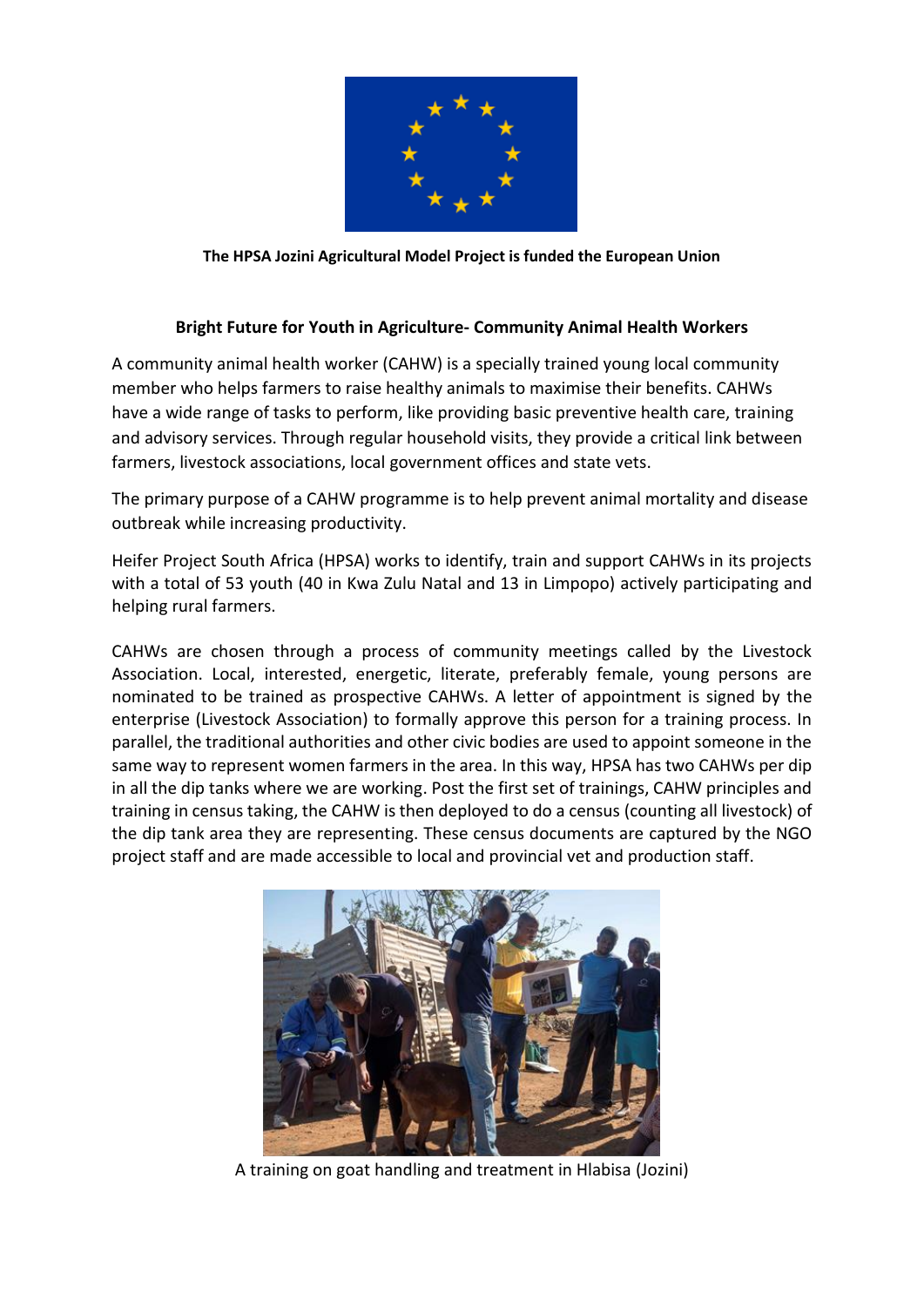Recently, intensive training has been carried out in HPSA's Jozini Agricultural Model project. This project is funded by the European Union and started May 2015. The goal is to work with 2100 farmers by the end of three years. The CAHWs will be instrumental in supporting farmers' livestock productivity. Other trainings have been carried out in Nkandla and Blouberg.

CAHWs have been trained in goat production and the basics of primary animal health care. They are also trained in winter feed processing and supplement production. The winter feed processing and supplement production has been instrumental in helping farmers mitigate the drought.



Woman goat farmer getting crop residues processed by CAWHs for feeding goats

CAHWs are currently mixing protein blocks and actively selling them as well as helping farmers build enclosures for their kid goats. Once more advanced animal health trainings and practicals have been completed, the CAHWs will receive vet kits which will enable them to treat farmers' animals.

Njabulo Ndazi, one of HPSA's CAHWs had this to say about his growing business of protein blockmaking, "I like this work very much so I am so committed to this. I see a very exciting